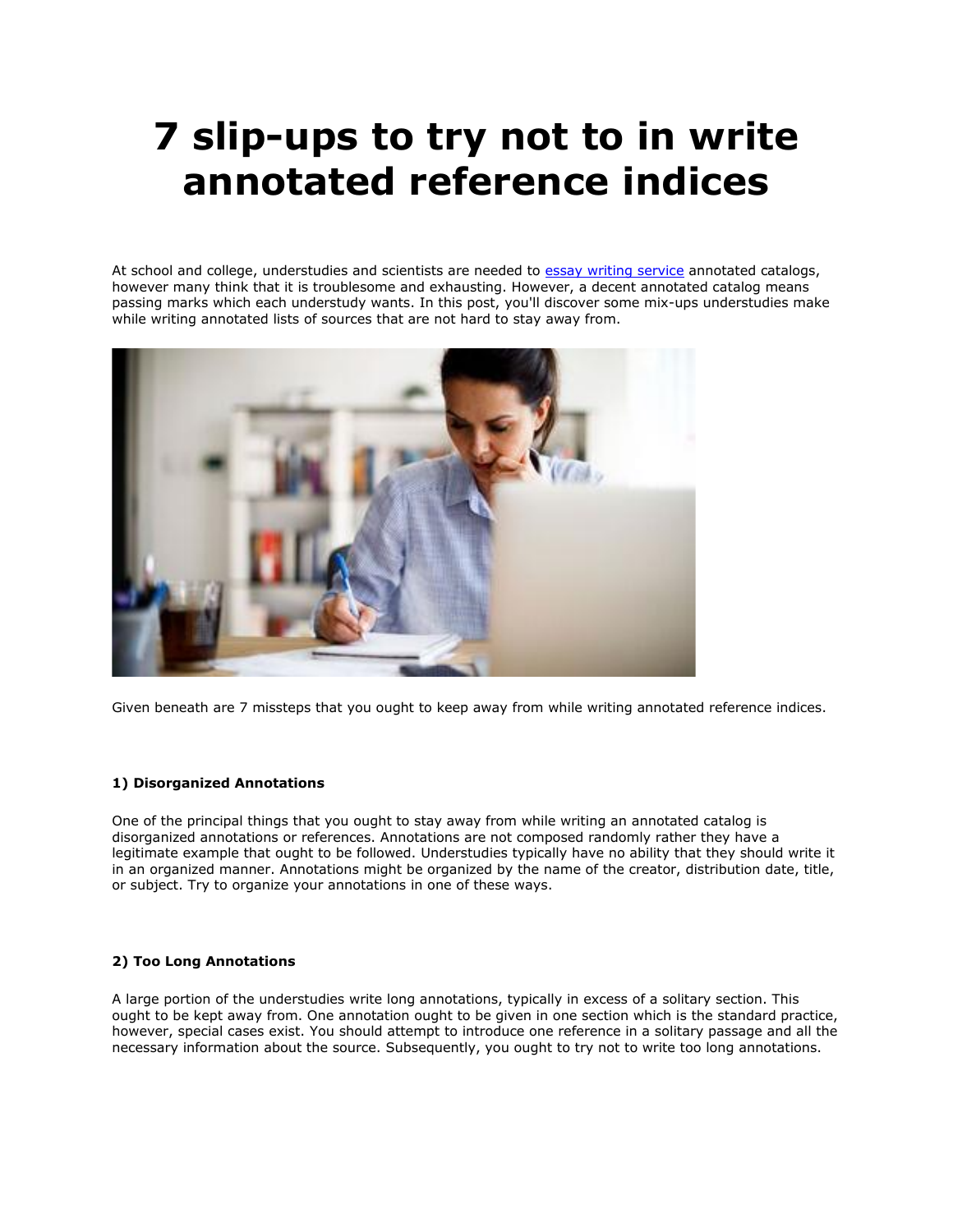### **3) Helpless Exploration**

It is another slip-up understudies make while writing an annotated reference index. They don't lead top to bottom research and annotate each reference they find on the Web that is relevant to the topic anyway, and sometimes not relevant too. You should lead exhaustive exploration before writing annotations. Annotate just those references that are most intently relevant to the topic and help you in your exploration.

#### **4) Mistaken References**

References go hand in hand with annotations. While writing annotated book reference you are needed to refer to each source you are annotating. This is the place where understudies commit errors. They don't realize how to refer to a source accurately. Sometimes they are needed to [write my paper](https://www.sharkpapers.com/write-my-paper/is-it-possible-for-someone-to-write-my-paper-for-me) refer to them in a particular format i.e MLA, APA, Chicago, which they may not know. So you ought to try not to give inaccurate references and gain proficiency with the appropriate format to refer to a source before writing an annotated book index.

#### **5) Disorganized References**

Understudies additionally commit errors while writing the references toward the finish of the document. Every one of the references ought to be given in sequential and ordered request. This is the thing that understudies don't remember. On the off chance that you see an annotated book index model composed by an expert writer, you'll see that there is for all intents and purposes no misstep in references that will be appropriately organized and formatted. Consequently, you ought to abstain from committing this error while writing an annotated book reference.

#### **6) Lack of foresight**

Writing an annotated book reference isn't something you can complete randomly. It requires appropriate planning. You ought to have a legitimate and organized methodology before setting out on writing annotations. You should plan concerning how you ought to organize your annotations, which reference style you ought to utilize, how you ought to organize your references toward the end. Subsequently, lack of common sense ought to be stayed away from. Planning is something understudies aren't acceptable at. I, myself, needed to demand my sibling to write my essay when I was made to write an essay, paper, or annotated book index by my educators at college. You can learn and rehearse it assuming you want to get the hang of writing annotations.

#### **7) No Connection Between Annotations**

While writing an annotated catalog, what most understudies do is to write an annotation without relating it to different annotations in the review. This is the thing that they are needed to do, yet they write all annotations independently. You ought to stay away from this error and attempt to foster associations between the annotations. In the event that you at any point come across an annotated book reference composed by a writer at any online essay writing service, you'll track down a legitimate association between the annotations with no different errors.

These were some slip-ups that understudies make while writing an annotated catalog. You ought to [paper](https://www.sharkpapers.com/)  [writing service](https://www.sharkpapers.com/) stay away from every one of them assuming you want to write a decent annotated book index. Best.